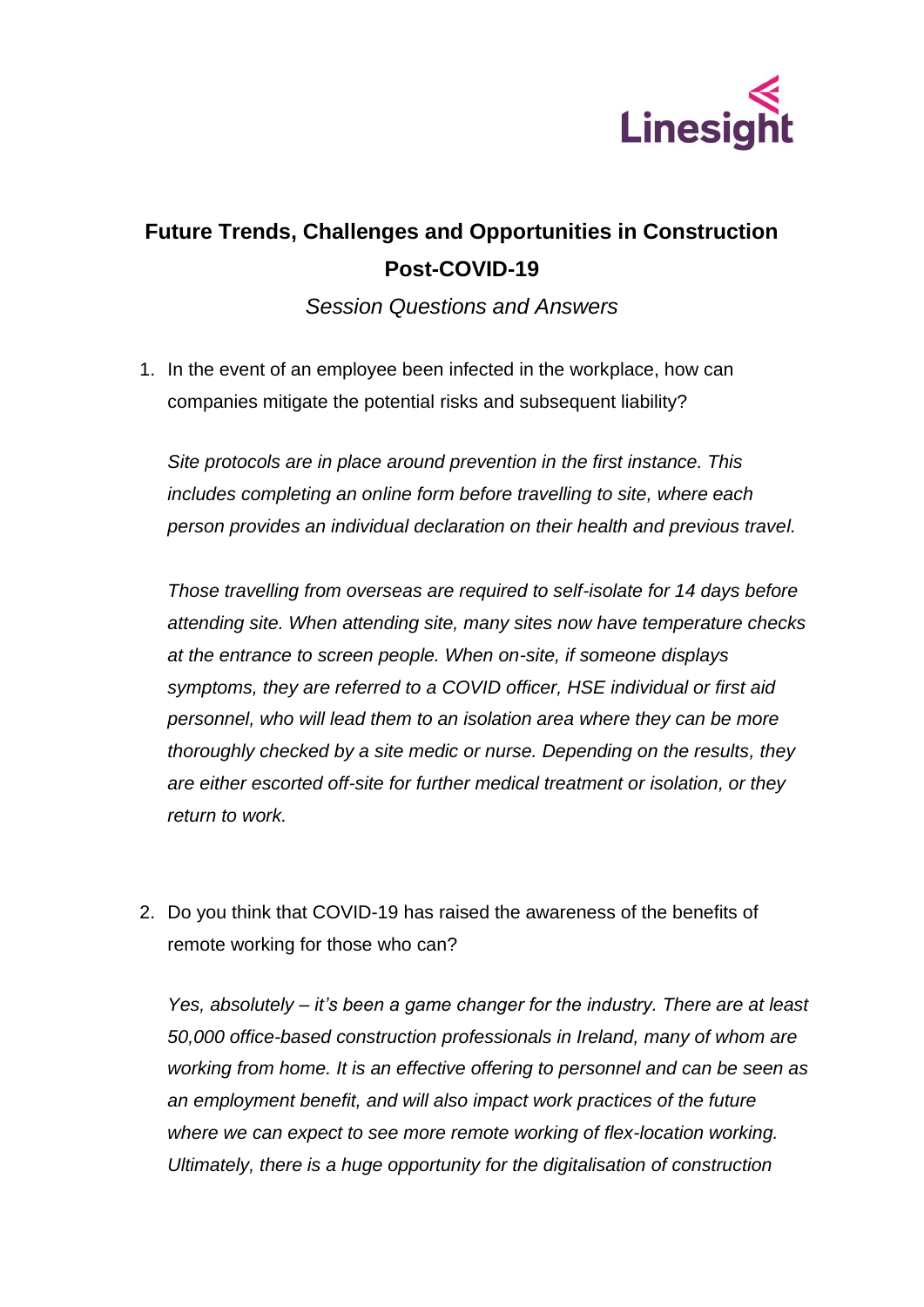

*through increased investment in technology and a commitment to new ways of working. [The CIF has produced this document](https://cif.ie/wp-content/uploads/2020/04/Guidance-on-Virtual-Construction-and-Design.pdf) to help construction companies address these new ways of working.*

*The knock-on impact in terms of new modalities of working from a distributed workforce of digital nomads to the redistribution of housing across regions to changes in commercial property (including headcount per sq.ft.) has huge implications for society, and as a result, the industry. Technology-enabled flexibility within the industry is the only way to respond to these changes.* 

3. A question for the panel. Is this an opportunity for Ireland Inc to make ourselves more competitive, with better ways of doing things, suppliers craft soaking up some of this impact? Ireland Inc is in competition with other countries for inward investments.

*Ireland should aim now to become the most productive and competitive construction industry in the world. Again, this will be achieved through technology uptake across the entire supply chain. Our frontier companies are leading the way, as some of the most productive and competitive in the world – as evidenced by our work and global reputation. The challenge is, and will remain to be, ensuring that we repatriate the IP and expertise produced by these companies into our SME sector, so they can in turn remain productive, and narrow that productivity gap in what is a very fragmented industry, with over 47,000 enterprises in operation.* 

*Every percentage point of productivity improvement means we can deliver the infrastructure that underpins the competitiveness of other industries and sectors in the economy. A 1% GDP investment in infrastructure leads to a .4% GDP uplift that year and 1.5% over four years. Each construction job supports two others and maintenance supports 3.5. Being more productive will improve*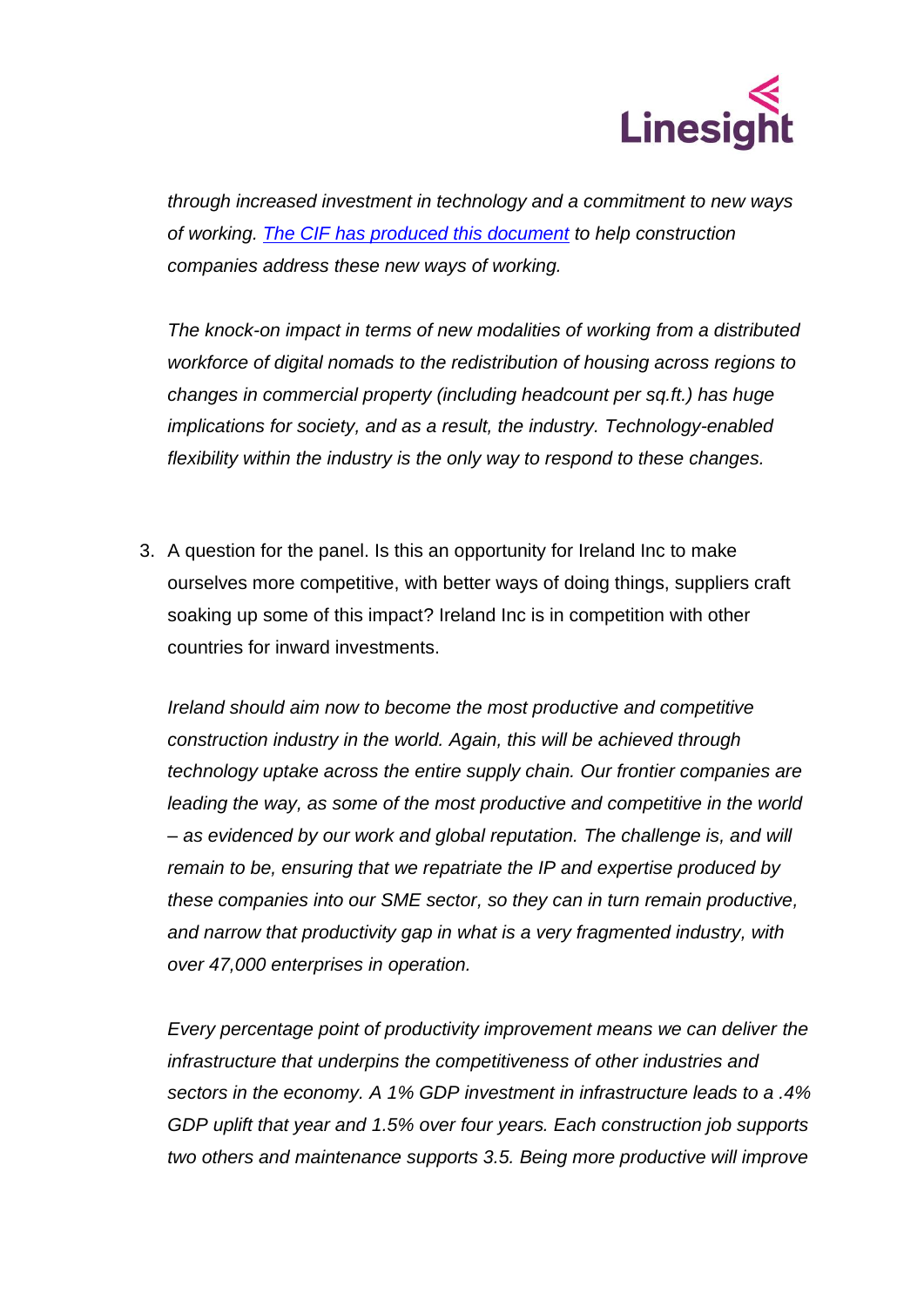

*these multipliers, which in turn will make us more competitive. This ambition must be matched by an equally ambitious commitment from the Irish Government, to increase RDI support into construction research. Essentially, the Government, with access to cheap money and using the transformational EU funding available, should underpin the digital infrastructure that would allow small sub-contractors interact with the third-level research sector and our frontier economies.* 

*In other words, the construction industry in Ireland is just the right size to become an innovation ecosystem that allows us to target global niches in areas such as data centre construction. We must aim to become a net exporter of construction-related IP within a generation. This commitment to innovation will increase exports and finally allow us to remove the damaging volatility that has hampered long-term and sustainable operations in our industry in the past.* 

4. What does the panel think the impact of the change the construction industry is going through will have on the profile of candidates sought by the industry?

*Overall, it is unlikely to affect the profile per se, but it will drive compliance. Certain individuals are more complaint than others, and ultimately, those who are non-compliant can expect to be escorted from the workplace.* 

*The increased use of technology in the industry will help us to attract the millennial generation. It is well known that the industry faces a gender crisis, and it is the single greatest challenge to our long-term sustainability – neither female or male millennials will join an industry that is not diverse and inclusive. Technology will help us challenge the tired stereotype of a*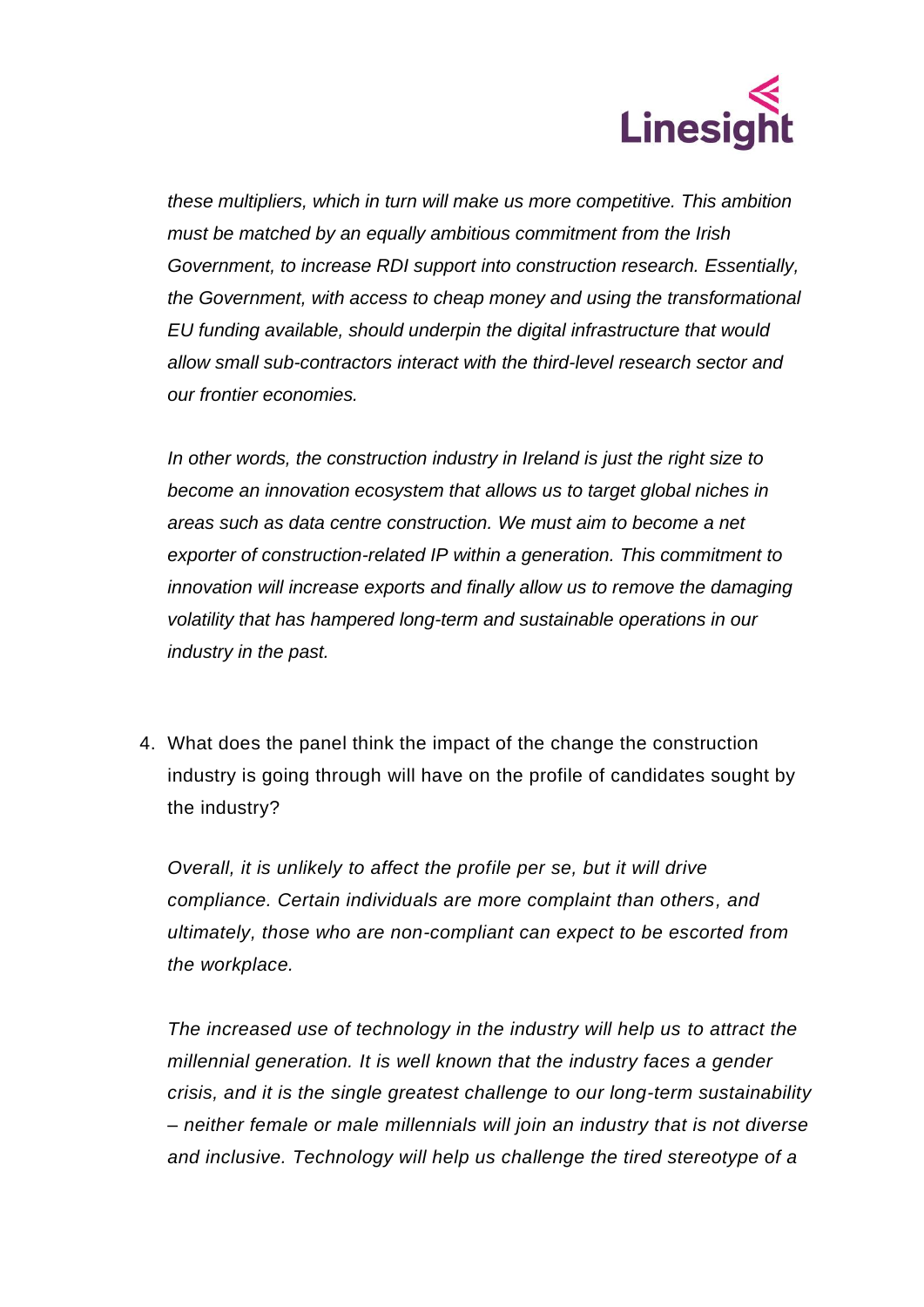

*bricklayer on-site that is engrained in the minds of young people from early in their school-going days.*

*It is an increasingly competitive market for talent, as now more than ever, this industry is up against sectors such as technology and professional services.* 

*The industry needs to grasp the nettles of investing in technology and direct employment, and the CIF is endeavouring to compliment the excellent work of corporate construction companies through a national awareness campaign aimed at schoolchildren, career guidance counsellors, and of course parents.* 

5. Are we seeing the adoption of manufacturing techniques to the construction sector, from design through material supply to lean delivery?

*Yes, manufacturing techniques will certainly be leveraged to a greater extent in the construction industry post-COVID. The key to this, however, will be a far greater level of pre-planning than has been seen to date – while it has become more prevalent, it will be required to a far greater level now to facilitate the adoption of these techniques. This will mean early appointment of full design teams and construction personnel to incorporate the implementation of these techniques into the design.* 

6. With potential delays with supply chain, are you seeing any requests for temporary solutions, for example if generators or UPS units had delays from the manufacturers, would rental units be considered?

*Yes, we are seeing delays and yes, temporary solutions are required. We have yet to see the full impact on equipment deliveries, and in particular,*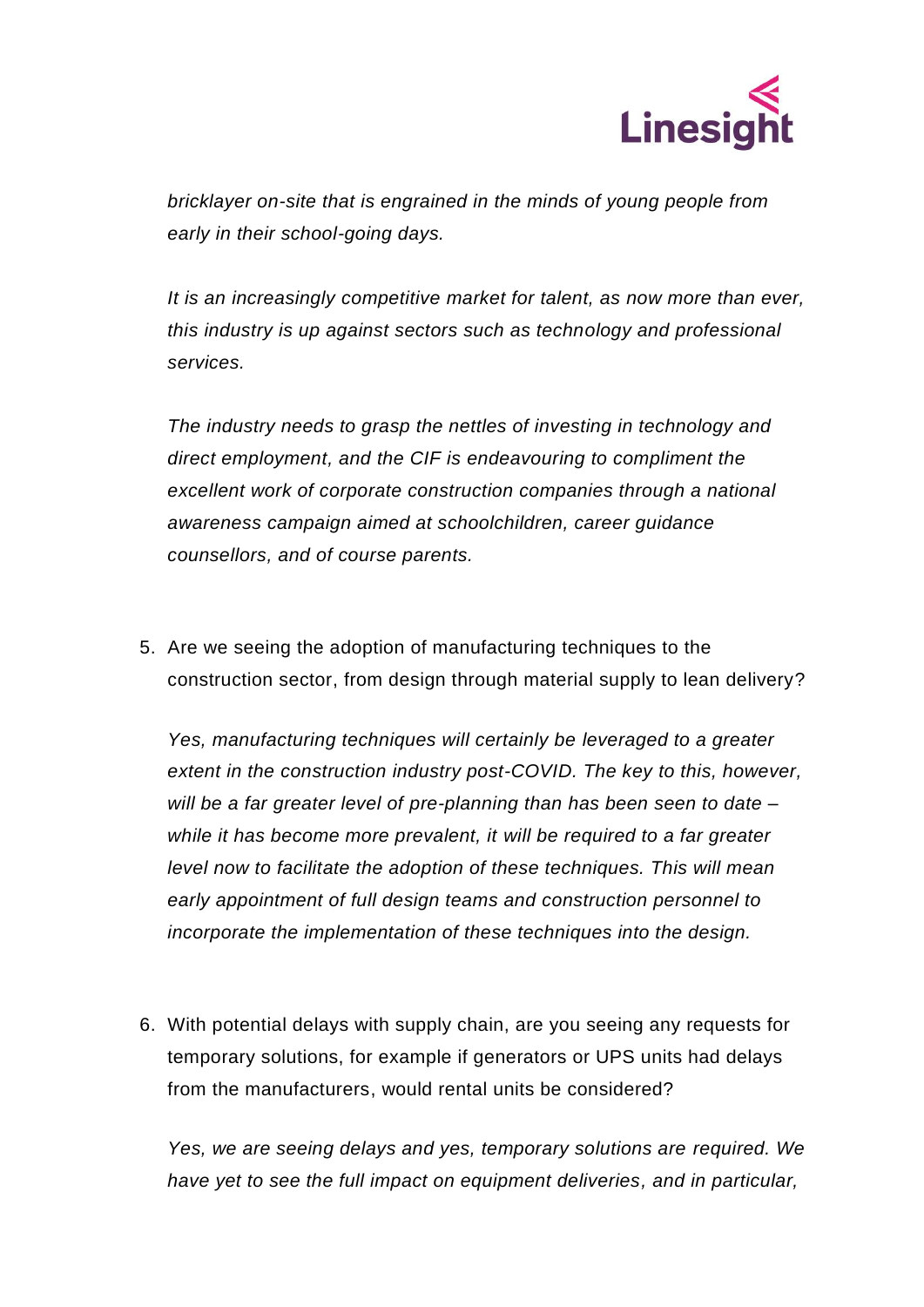

*equipment that requires on-site assembly, where those undertaking the assembly may be required to travel from overseas and self-isolate. We can expect to see equipment vendors entering into agreement with local firms who will be trained in the assembly of certain equipment, to execute those tasks locally in-country.* 

7. How are contractors and design teams dealing with the two-week selfisolation required when returning to Ireland from European projects?

*Cycle patterns are being extended to six and two or eight and two, and overlapping crews are being arranged to cover the two-week, off-site isolation.* 

8. How will Brexit influence the sourcing of prefab products for mainland EU projects?

*That has yet to be determined, but we may experience further delays to the delivery of goods and equipment, and we cannot rule out the risk of tariffs being applied to UK goods, or goods passing through the UK in transit to Ireland.* 

9. Post COVID-19, off-site works intensifies, distance of off-site(s) might increase from the site, deeper coordinated designs, more productivity analysis, new tools for monitoring and control…etc. What's the impact on construction efficiency, CAPEX and schedule pre-COVID and post-COVID?

*This hasn't been determined as of yet. For projects underway, this is likely to be more significant. While there will certainly be less numbers on-*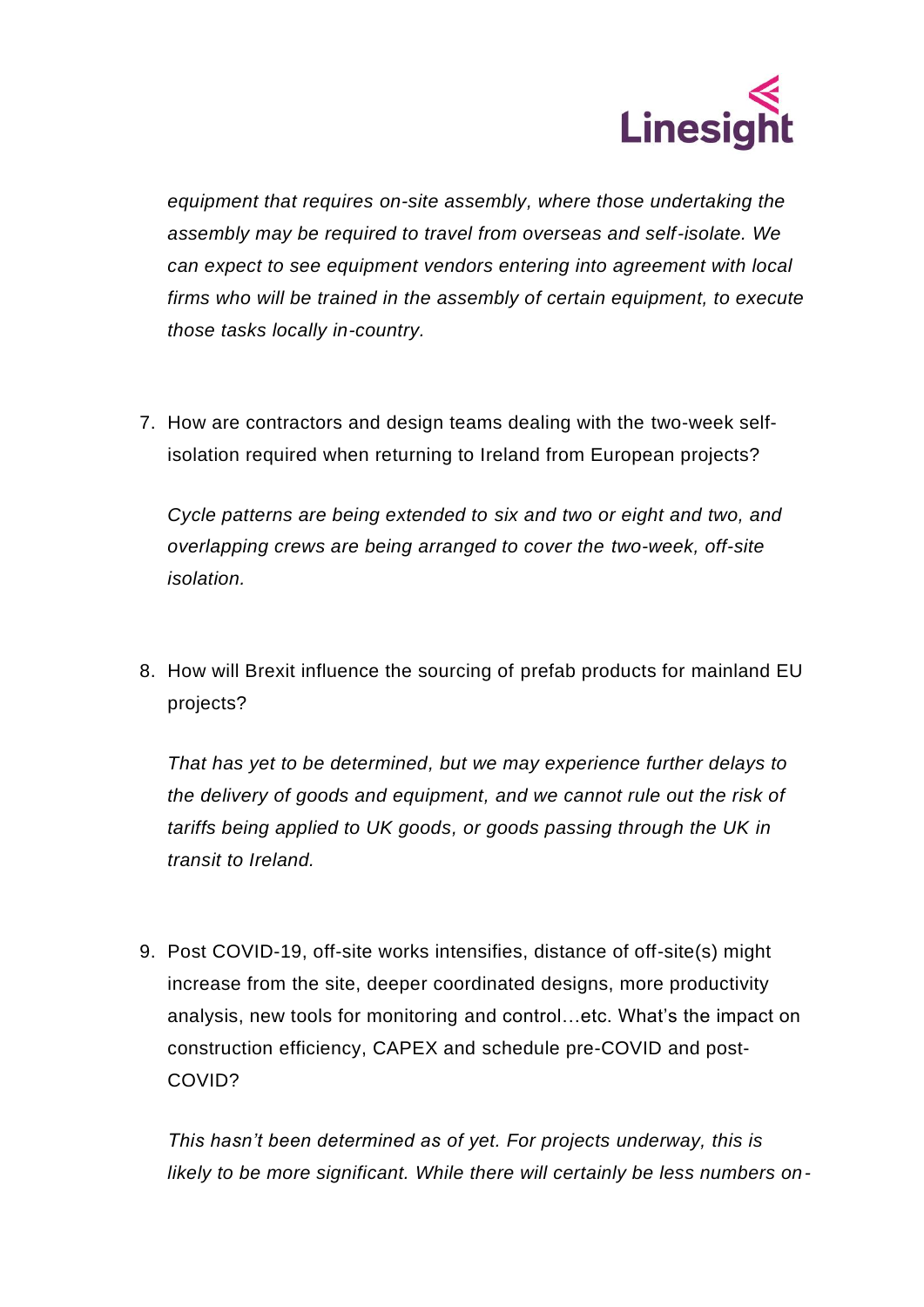

*site, we are also seeing some activities that are becoming more efficient due to less density at the work faces. However, for projects in design, there is an opportunity now to design them for post-COVID assembly and construction, taking into account the planning and preparation considerations that we detailed during the webinar.* 

10.How does the panel see training of apprentices and junior engineers taking place in the industry?

*Certainly, we cannot allow COVID be a barrier to apprentices or to the quality of on-the-job training provided to apprentices. We can expect to see a greater level of communication, as we recognise the challenges around training while socially distancing. A greater use of technology in the training of apprentices is anticipated and we can foresee a greater use of PPE to enable apprentices partake in close-quarter, on-the-job training. The key point must be that employers don't see COVID as being too great an effort to train apprentices. That would be a very short-sighted approach.* 

*From a governmental perspective, we must address the difficulty SMEs are facing in terms of hiring apprentices. A recent survey that the CIF carried out with DCU found that whilst pre-2008, most companies were hiring apprentices, they have not been in a financial position to do so in recent times, in addition to losing the apprentice for months during the cycle. New modes of apprenticeship and traineeship need to be designed for existing crafts and trades. The 'Expert Group on Future Skills Needs' in the construction industry needs to be tasked with examining new apprenticeships in new areas such as BIM etc.*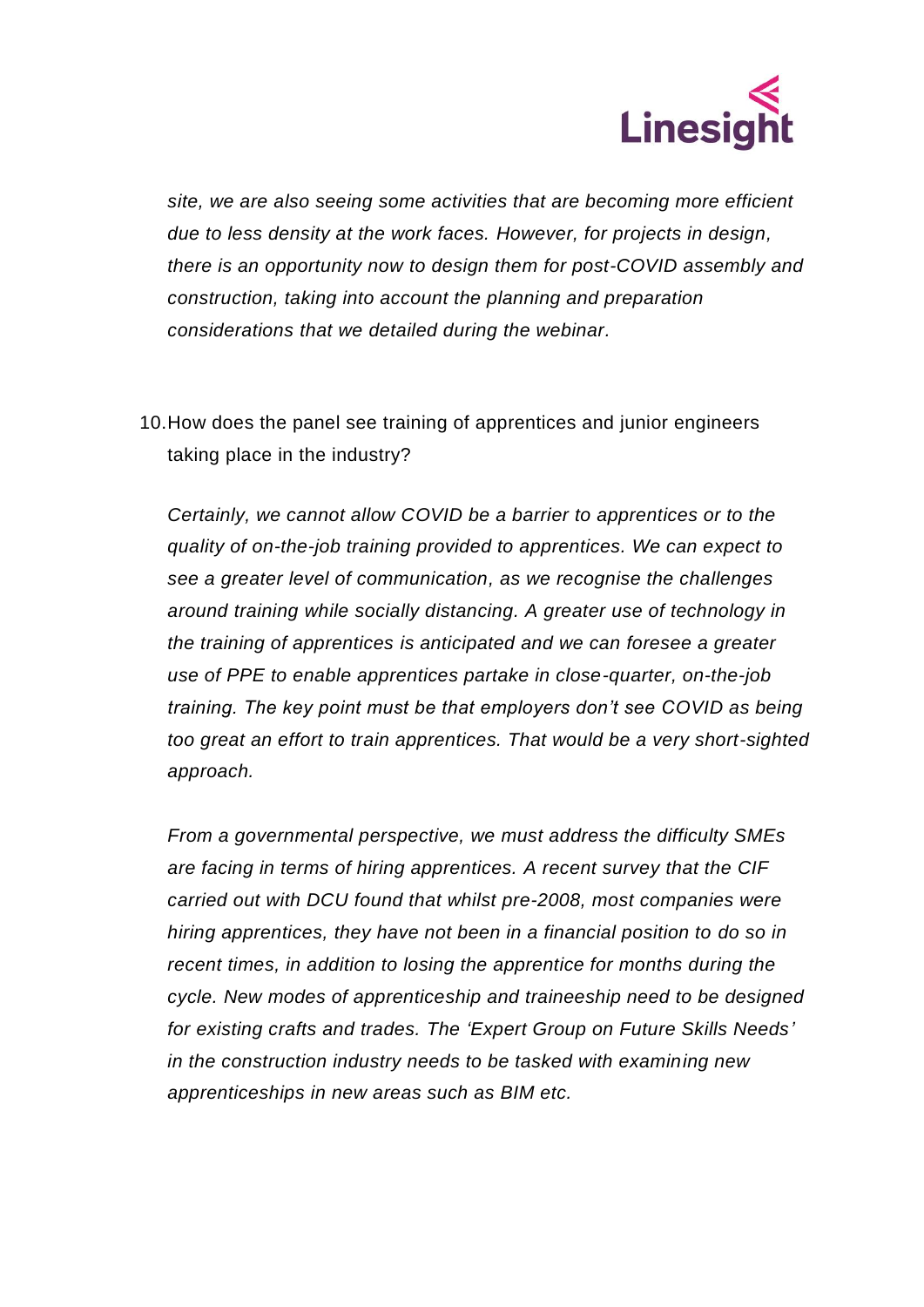

*Finally, a more sophisticated and time-based online system to address future labour and skills demands based on input from industry should be established. Large companies operating in Ireland and internationally could input their skills demand forecast based on the pipeline of work, feeding into the system to allow it to reallocate resources most efficiently.* 

11.Collaboration will be key, but sub-contractor resistance due to costs will be inevitable? How do we get them on board?

*Adapt or die – it will be as simple as that. Those who are most adaptable and flexible in the new environment will be the most successful. If we can all embrace the changes, become good at them and drive improved efficiency, then there are medium to long-term savings to be achieved that will make the short-term investment worthwhile.* 

*In the background, the Government must invest in an infrastructure that supports sub-contractor involvement and hence collaboration. The tradeoff is a profit share of the efficiencies generated.* 

12.Have you considered heavy-lift tower cranes as opposed to mobile cranes for lifting and placing these off-site constructed modular units?

*I am sure they will be considered in certain instances. However, it is not necessarily large-scale modular units that are being proposed. Bear in mind large-scale, multi-serviced units require input by multiple disciplines off-site, so this may not alleviate difficulties around social distancing. What we foresee are multiple assembly units and modules assembled onsite rather than bringing a series of large-scale, multi-serviced units to site. However, this will vary on a project-by-project basis.*